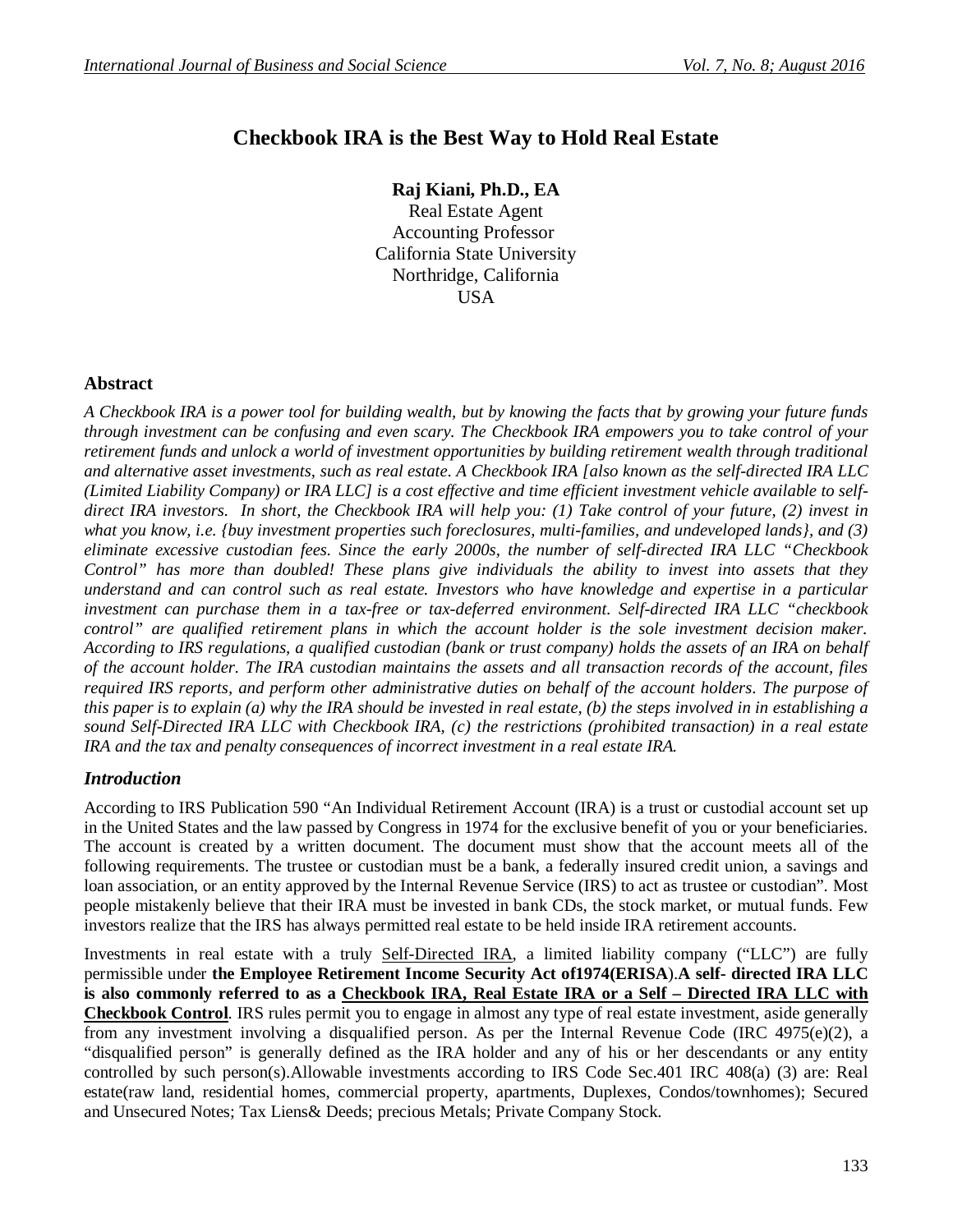In general, there are **three categories of self-directed IRA structures** distinguishable by the level of control the custodian exercises over your **IRA** investments.

## *1. Financial Institution Self-Directed IRA*

With a financial institution self-directed IRA, you are able to direct your IRA investments, however, you are generally limited to investing in the financial products such as stocks, mutual funds, and bonds offered by the financial institution usually with high transaction and custodian fees, but you will not be permitted to make nontraditional investments such as real estate, precious metals, private business investments, foreign currency, options, etc.

## *2. Custodian Controlled Self-Directed IRA without "Checkbook Control"*

With a custodian controlled Self-Directed IRA without "Checkbook Control", many types of nontraditional investments, such as real estate, are generally permitted, however, custodian consent is required in order to enter into and execute the transaction. This typically results in long delays and high custodian fees associated with the transaction. To make an IRA investment, you will be required to receive the consent of the custodian. Furthermore, you will be required to provide the custodian with the transaction documents for review as a part of their transaction review process. The Common characteristics of using **custodian controlled Self**-**Directed IRA without "Checkbook Control" is time delays and high custodian fees.**

# *3. Custodian Controlled Self-Directed IRA LLC with "Checkbook Control"*

With a truly Self- Directed IRA, you will have total control over your IRA funds and you will no longer have to get each investment approved by the custodian of your account. Instead, all decisions are truly yours.

A Checkbook IRA is a cost effective and time efficient investment vehicle available to truly Self- Directed IRA investors. This investment vehicle is a popular choice for gaining "Checkbook Control" of an IRA.

Here's how the process goes:

A: Open a self-directed account with an IRS approved custodian.

- B: Rollover funds from your exiting IRA or 401K.
- C: A special purpose Limited Liability Company (LLC) is created, which is owned by the IRA or 401K. You will act as the **manager of this LLC**.
- D: You direct the custodian to purchase 100% of the LLC units. The LLC is the funded and ready for investments.

E: Once the plan (checkbook IRA) is in place, you are 100% in control.

- You will choose the bank or brokerage that holds the funds.
- You will make investment decisions, negotiate, and execute contracts on behalf of the plan.
- You can initiate an investment or pay expenses simply by writing a
- Check, using a debit card, or wiring funds.
- Income from investments is deposited directly to the LLC account.
- There is no requirement for third party review of paperwork.
- There are no transaction fees or processing delays when making or maintain investments.

As a result, you get a legal structure allowing you (the account holder) to make transactions using your IRA funds at the LLC level without custodian involvement. The Checkbook IRA method is used to eliminate "red tape" and transaction delays associated with the custodian giving you "checkbook control" over your retirement account and it also eliminated all transaction and asset-based fees charged by the custodian.

The Self-Directed IRA LLC "Checkbook Control" structure has been in use for over 30 years. The notion of using an entity owned by an IRA to make an investment was first reviewed by the **Tax Court in Swanson V. Commissioner 106 T.C. 76(1996).** In Swanson, the Tax Court, in holding against the IRS, ruled that the capitalization of a new entity by an IRA for making related investments was permitted transaction and not prohibited pursuant to Code Section 4975. The Swanson Case was later affirmed by the IRS in Field Service Advice Memorandum (FSA) 200128011 for IRS field agents to guide them in the conduct of tax audits. With a Self-Directed IRA LLC with "Checkbook Control", when you find an investment that you want to make with your IRA funds, simply write a check or wire the funds straight from your Self-Directed IRA LLC bank account to make the investment.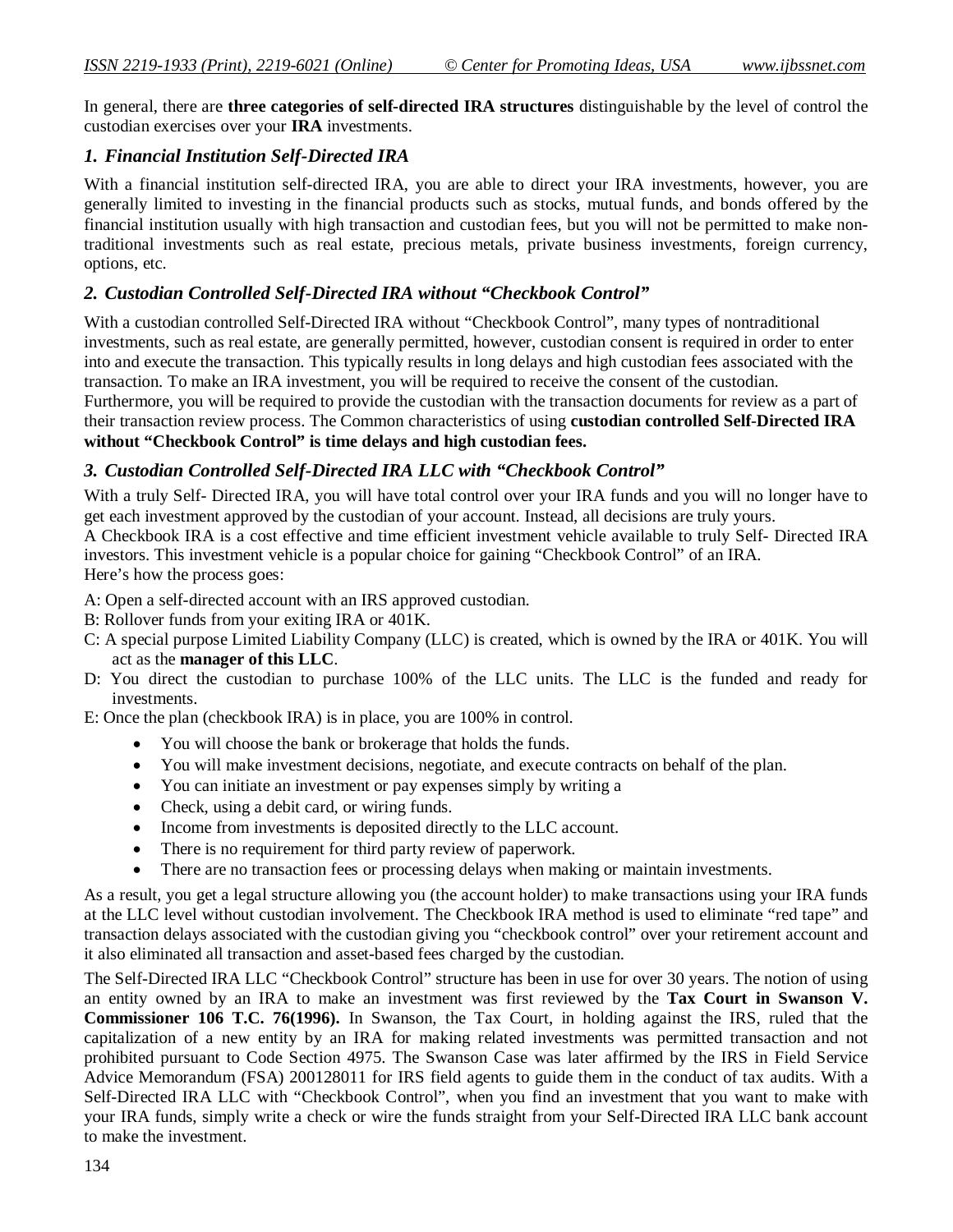Advantages of using a Self-Directed IRA LLC with "Checkbook IRA" to purchase real estate are: gains are tax free; positive cash flow is tax free; no time limit for holding property; IRA can borrow money- leverage your investment with non-recourse financing; and potential to earn a larger rate of return on invested capital.

# **Prohibited Transactions**

Self-Directed IRAs are generally permitted to engage in most types of investments. However, if Self-Directed IRA LLC engages in certain types of "prohibited transactions" or invests in life insurance or collectibles you may jeopardized the tax-deferred status of your IRA. This could lead to the disqualifications of the IRA and severe tax consequences. The IRS publication 590 defines a prohibited transaction as follows:

"Generally a prohibited transaction is any improper use of your IRA account or annuity by you, your beneficiary, or any disqualified person. Disqualified persons include your fiduciary and members of your family (spouse, ancestor, lineal descendant, and any spouse of lineal descendant." Therefore, it is important that you familiarize yourself with the IRS rules. Here are some of the IRS rules and guidelines:

#### **Internal Revenue Code Section 408**

IRC provision prohibiting IRAs from investing in life insurance contracts.

#### **Internal Revenue Code Section 4975**

IRC provision referencing tax on prohibited transactions.

**Internal Revenue Code Section 408(e)(2)**

IRC provision describing an IRA's loss of tax -exempt status upon engaging in a prohibited.

#### **Internal Revenue Code Section 408(e) (4)**

IRC provision describing effect of pledging an IRA or any IRA assets as security for a loan.

#### **Internal Revenue Code Section 408(m)**

IRC provision describing impermissible investment in collectibles.

# **Internal Revenue Code Section 512**

IRC provision describing unrelated business taxable income(UBTI)

# **Internal Revenue Code Section 511**

IRC provision imposing tax on (UBTI)

# **Internal Revenue Code Section 513**

IRC provision describing an unrelated trade or business

# **IRS publication 590----Individual Retirement Arrangements (IRAs)**

#### **IRS topic 451—Individual Retirement Arrangements (IRAs)**

#### **Swanson v. Commissioner, 106 T.C. 76(1996)**

Real estate investing through IRA provides good investment opportunities for individuals who are knowledgeable about real estate investing or work with knowledgeable advisors and/or real estate brokers. Investing in real estate for retirement could serve as a means to diversify a retirement portfolio and to hedge against the cyclical changes in the economy and stock market. It should be emphasized at this point that in making real estate investment decisions, the most important factor for success is real estate location. For a successful investment, make sure that you work closely with trustworthy real estate broker in your area and consult with your CPA accountant and/or attorney.

When you use self-directed IRA LLC with "Checkbook Control," you are required to follow these ground rules:

A: You can sell a house and purchase another one, and you can buy more than one property at a time. But Property purchased by your IRA is owned by your IRA is owned by your IRA LLC, not you individually.

B: You can invest in raw land, real estate contracts, or the trust deeds that back Mortgages. In addition, if you don't have enough money to invest on your own, you Pool your resources with others in the same Boat.

C: Any money used to buy a property with your IRA LLC has to come directly from Your IRA LLC, not you personally, and you can't be reimbursed by your IRA.

D: You cannot do business with family members, including spouses, parents, Children, grand-parents, Grandchildren and great- grand-children.